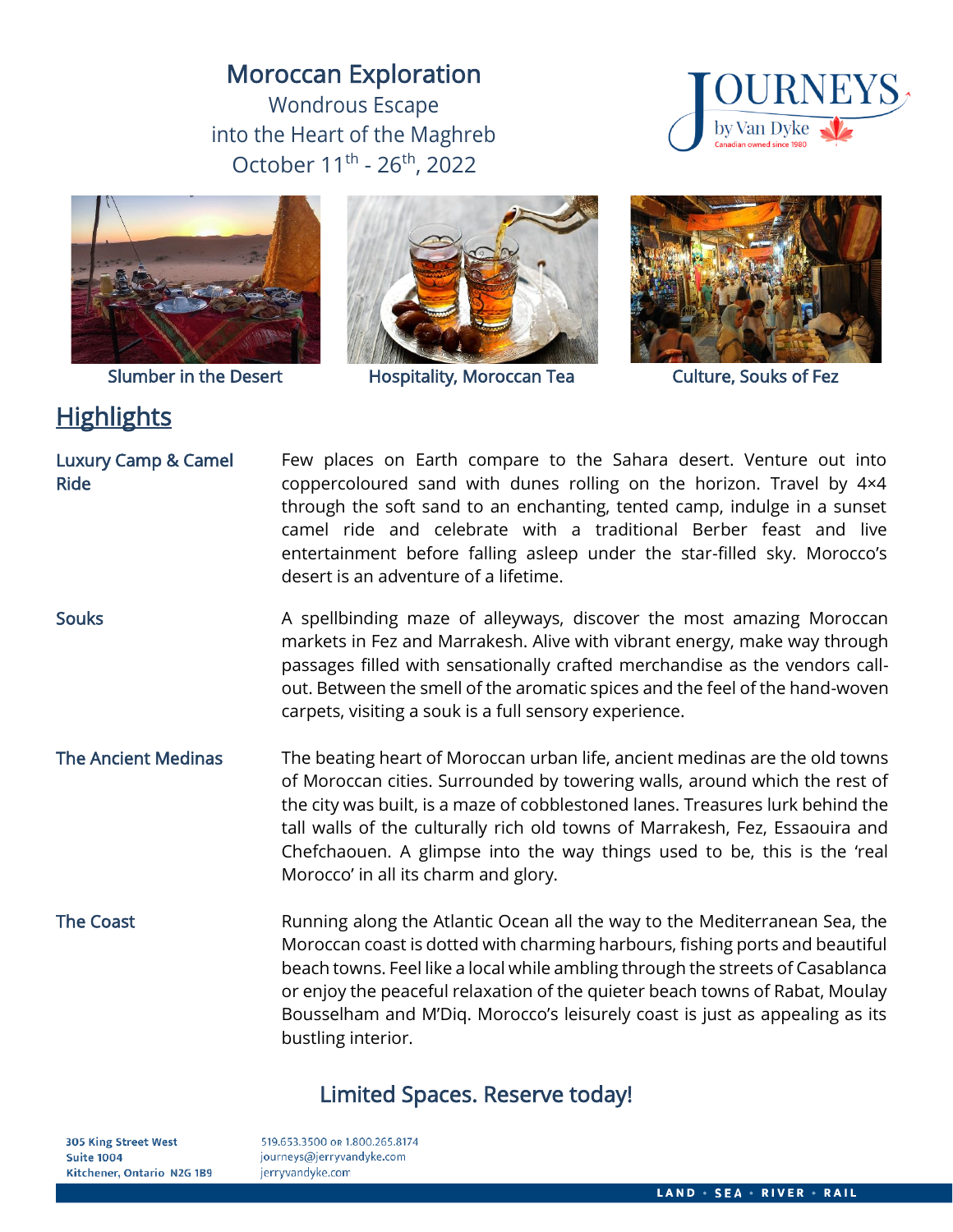## Your 16-Day Journey

## Day 1 **Depart for Casablanca, Morocco**

Start your Journey with us by enjoying a private car pick up service from your home. Upon arrival at the airport, guests departing from the Toronto airport are assisted with their checkin. Meet your Journey Manager and fellow guests, and board your flights to Morocco. Our Journey Manager travels with you to take care of all the details, allowing you to embrace your Journey.

Overnight: Flight Meals: ---

## Day 2 Casablanca

On arrival in Casablanca, we meet our friendly local guide. Following a morning drive around the coastal city, we visit the Hassan II Mosque, whose minaret soars 175 metres above the city. After a light lunch, a scenic drive takes us to Rabat, where we enjoy an afternoon at leisure. Enjoy dinner at our hotel and take the time to settle-in and meet fellow travellers.

Overnight: Rabat, Tour Hassan Meals: Lunch, Dinner

## Day 3 Rabat

The "Fortified Place," the literal meaning of Rabat is the capital city of Morocco. Its wide boulevards are filled with out-of-the-ordinary 7th-century historical monuments. Today we explore the administrative capital of Rabat and witness the marble Mohammed V Mausoleum decorated with exquisite zellige (geometric mosaic tiles) and the unfinished but ever striking Hassan Tower, which was meant to be the largest minaret in the world. Then we pay a visit to the UNESCO World Heritage Site of Kasbah of the Udayas. It is within these historical walls that the city of Rabat began in the 12th century. After lunch, enjoy an afternoon of free time before joining us for dinner at a local restaurant.

Overnight: Rabat, Tour Hassan Meals: Breakfast, Lunch, Dinner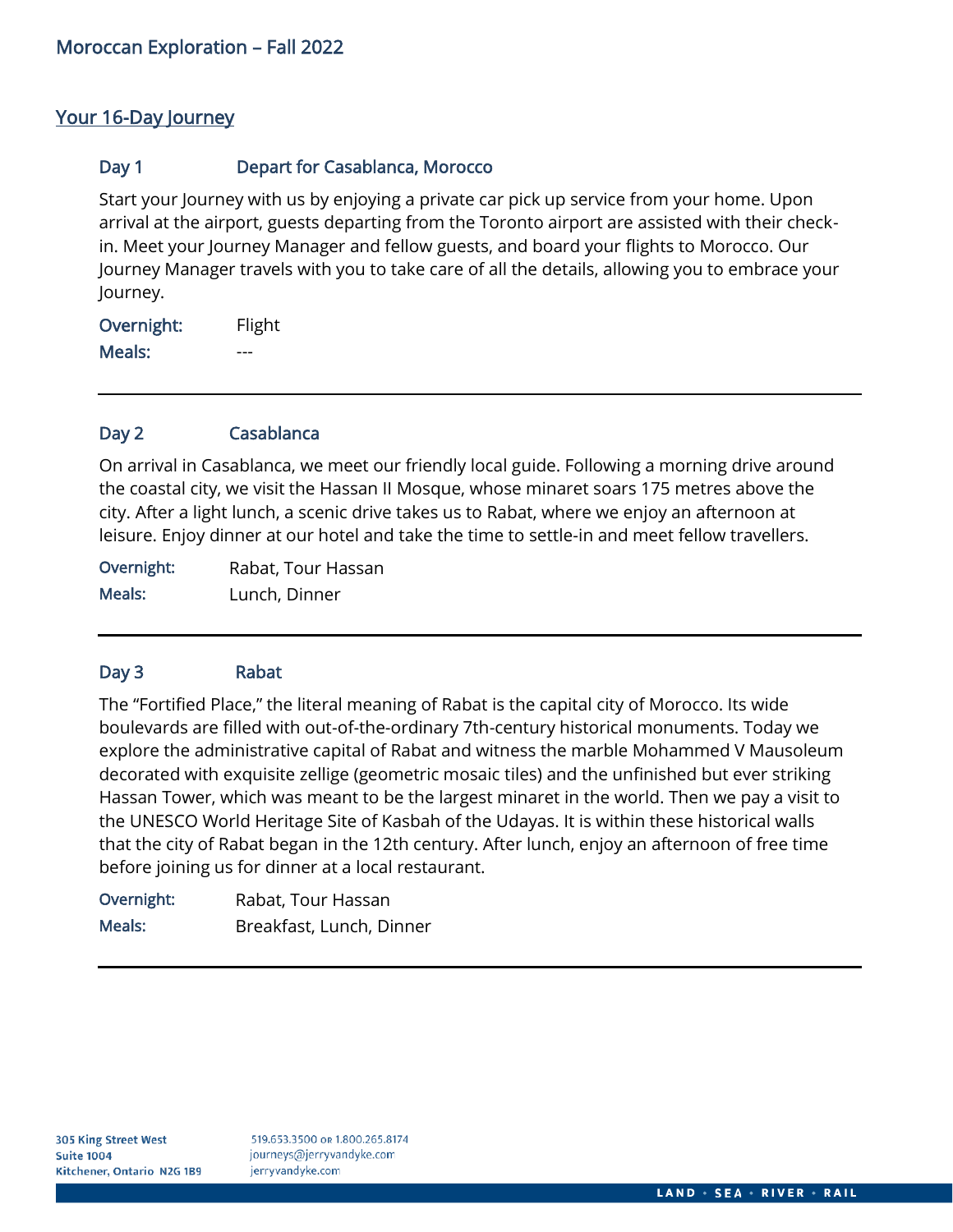## Day 4 Moulay Idriss & Volubilis

After breakfast, we head to the imperial walled city of Fez, listed as a UNESCO World Heritage Site that will transport you back to medieval times; upon arrival, we explore the holy town of Moulay Idriss. Spread over two hills at the base of Mount Zerhoun, it holds a special place in the hearts of the Moroccan people. A new dynasty began here with Moulay Idriss bringing the religion of Islam and starting the construction of this marvelous city. At the archaeological site of Volubilis, our guided tour exhibits the partly excavated Roman city commonly considered the ancient capital of the Roman-Berber kingdom of Mauretania. Savour lunch in Meknes, followed by a visit to the old imperial capital. Enjoy the famous Bab Mansour Gate, the Jewish Quarter, and the vast El Hedim Square before settling into your hotel in Fez later this afternoon.

Overnight: Fez, Marriott Jnan Palace Meals: Breakfast, Lunch, Dinner

### Day 5 Fez: Imperial City

An exhilarating day in the religious capital of Morocco awaits. Cradle of a thousand-year-old monarchy, Fez shares her memories of 12 centuries of history and shows us the refinement of Hispano-Moorish culture. After a visit of the Medina, a UNESCO World Heritage site, we continue to the Bou Inania Madrasa and the Nejjarine fountain. Following lunch the afternoon is yours to continue exploring or maybe treat yourself to a Hammam. This evening we enjoy dinner at our hotel.

Overnight: Fez, Marriott Jnan Palace Meals: Breakfast, Lunch, Dinner

## Day 6 Fez

This morning we continue exploring Fez. Our first visit is to see the exteriors of the Royal Palace and the Bab Bou Jeloud gate. Following a visit to a tannery in the heart of the bustling souk, we enjoy lunch at the beautiful Palace restaurant. We continue our exploration with a visit to the pottery district to discover the art of Moroccan ceramics and tilework before some free time in the afternoon to do as much or a little as you please. Dinner this evening is at our hotel.

| Overnight: | Fez, Marriott Jnan Palace |
|------------|---------------------------|
| Meals:     | Breakfast, Lunch, Dinner  |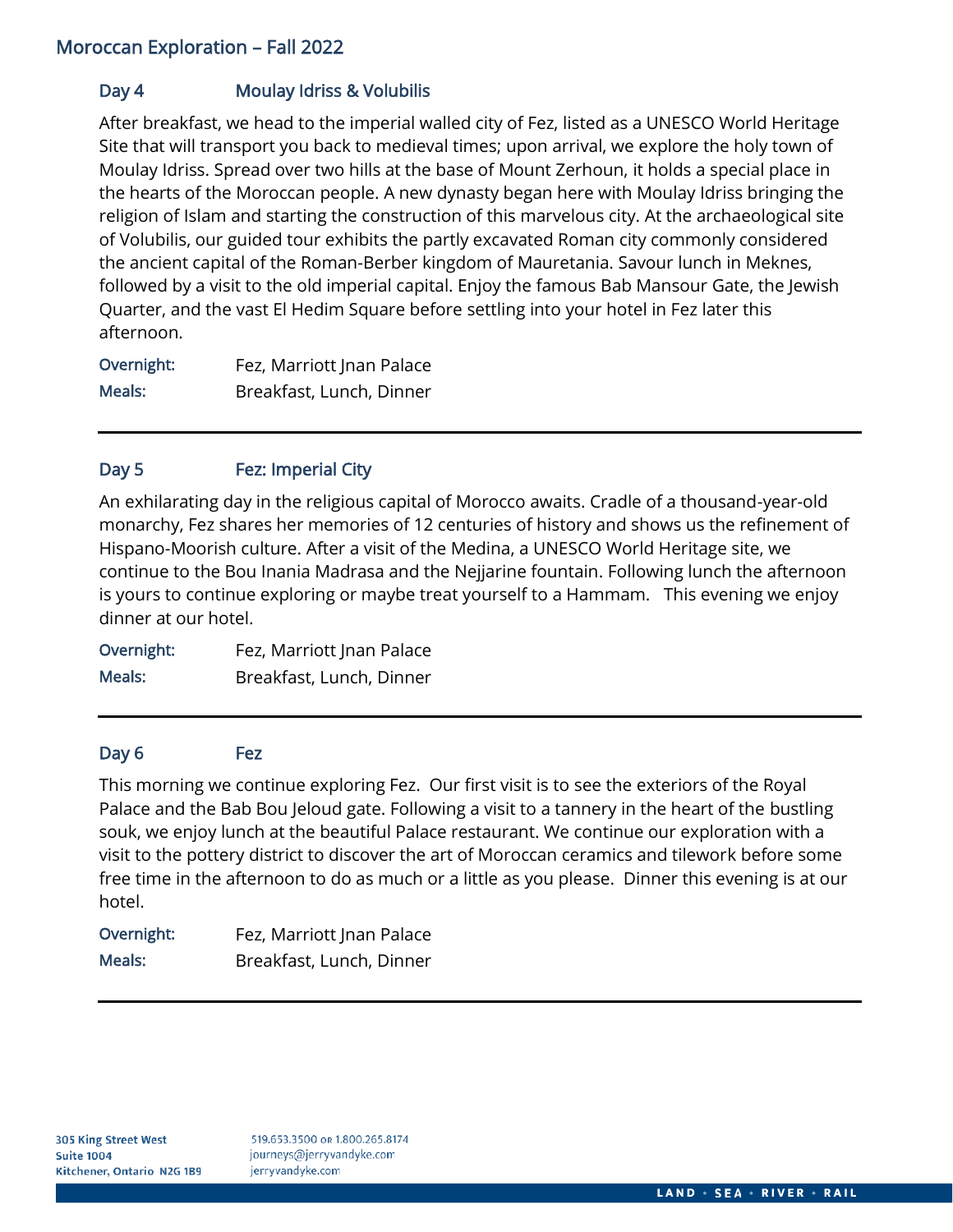## Day 7 **Ifrane, Midelt, Erfoud**

Today we travel an idyllic route to the Sahara Desert. Along the way, admire the parade of mountains, valleys, forests, and desert. We stop in the city of Ifrane which is unlike any other town in Morocco. Located at an altitude of 5,460 feet above sea level in the Middle Atlas region, this small hill town has a Swiss alpine feel to it. With neat red-roofed houses, blooming flower beds, lake-studded parks and snowbound winters, this remarkable European styled town is often referred to as "Morocco's Switzerland." Next, we visit Azrou, which translates literally to "rock" in the local Amazigh language and is named for the large, black volcanic outcrop in the centre of town. Lunch is near the town of Midelt in the plains of the Middle Atlas. Our drive continues to Erfoud for a relaxing evening and dinner at our hotel.

Overnight: Erfoud, Kasbah Hôtel Xaluca Arfoud Meals: Breakfast, Lunch, Dinner

## Day 8 Merzouga

Merzouga lies on the edge of Erg Chebbi, a monumental series of sand dunes that reach heights of 160 metres, larger than many skyscrapers. It's an amazing sight, especially as the dunes change colour in the setting sun from shades of gold to orange, pink and purple. Here our desert adventure by 4x4 begins as we climb to the top of a hill for spectacular views of the rolling sand dunes. Enjoy a tea ceremony with a local nomad family, before continuing into the dunes for a picnic lunch. After you have settled in your luxury tented camp, we set off on a camel ride to bask in the golden sunset over the dunes. We return to the camp to enjoy a Berber feast and entertainment under the star-filled sky!

Overnight: Merzouga, Bivouac Chergui Sahara Meals: Breakfast, Lunch, Dinner

## Day 9 Boumalne Dades & Ouarzazate

We depart for the Todra Gorge, situated on the east side of the High Atlas Mountains. It is recognized around the world as one of the most spectacular canyons – a 300-metre-deep fault of limestone that offers just enough space for a crystal-clear river and a small path for hikers. After lunch, we head towards Boumalne Dades along the "Route of 1,000 Kasbahs," famous for its beautiful and charming landscapes, as well as its idyllic gorges. Our senses then come alive as we visit the Valley of Roses, home to Morocco's largest rose water and rose oil manufacturers. In the evening, we arrive in Ouarzazate and enjoy dinner at our hotel.

| Overnight: | Ouarzazate, Le Berbere Palace |
|------------|-------------------------------|
| Meals:     | Breakfast, Lunch, Dinner      |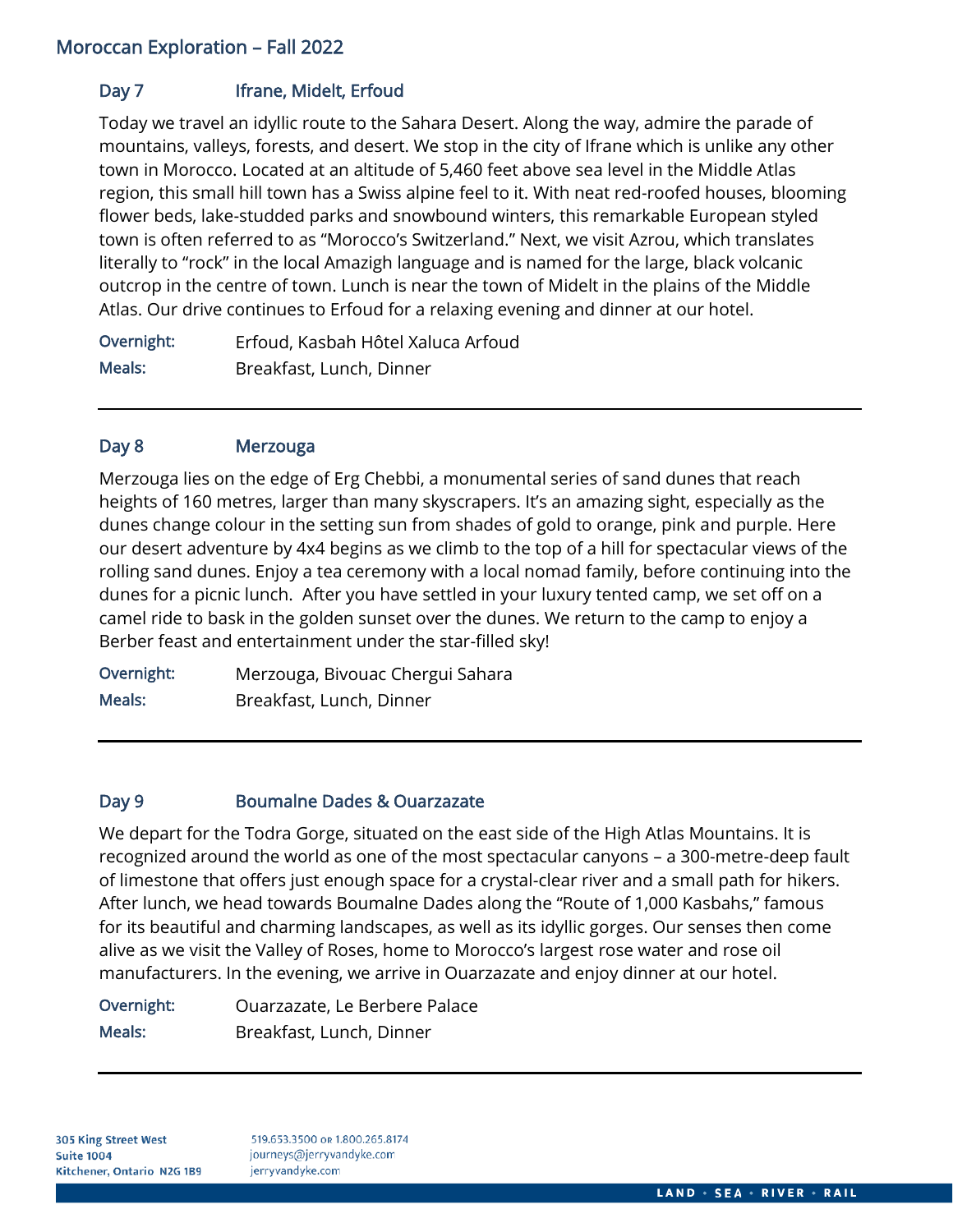## Day 10 Ouarzazate, Aït Ben Haddou, Marrakesh

A city of palm trees, sandy streets and fort-like buildings, Ouarzazate has stood at the edge of the Sahara Desert for hundreds of years. After a visit of the Ouarzazate film studios, we head to the ancient village of Aït Ben Haddou. This fortified city is full of towering kasbahs and crumbling walls with only five families still living inside the fortress of Kasbah of Ait Ben Haddou.

We enjoy lunch before travelling along the famous camel caravan route and over Tizi n'Tichka to Marrakesh. We settle into our riad in the heart of the city for a relaxing dinner and evening.

| Overnight: | Marrakesh, Hotel Radisson Blu |
|------------|-------------------------------|
| Meals:     | Breakfast, Lunch, Dinner      |

## Day 11 Marrakesh

Originating from the Amazigh (Berber) words, "amur kush," Marrakesh means "Land of God." One of the Imperial cities of Morocco, its location and contrasting landscape make it an enviable destination in Morocco. Our exploration is vast and includes a visit of the Menara Gardens, one of the oldest gardens in Marrakesh with an immense olive grove dotted with palm and cypress trees. Next, we visit the Mellah (Jewish Quarter) and the Bahia Palace, one of Marrakesh's most imposing buildings. A visit to Marrakesh would not be complete without seeing the well-known Koutoubia Mosque. Following lunch, we explore the souks and the famous Jemaa el-Fna Square. Dinner this evening is sure to delight.

Overnight: Marrakesh, Hotel Radisson Blu Meals: Breakfast, Lunch, Dinner

### Day 12 Marrakesh

This morning we visit the Majorelle Garden, made in the 1920s by the French painter Jacques Majorelle, with marble pools, raised pathways, banana trees, groves of bamboo, coconut palms and bougainvilleas. Perhaps unsuprisingly as the garden was designed by a painter, the garden is composed and coloured like a painting. Many of the built features were painted in a dark blue ('Majorelle Blue') which works very well with the soil, climate and plants. Next we visit the Yves Saint Laurent Musuem which is entirely devoted to the work of the ledendary fashion designer. Following lunch in a local restaurant the afternoon is at your leisure. This evening dinner is at our hotel.

| Overnight: | Marrakesh, Hotel Radisson Blu |
|------------|-------------------------------|
| Meals:     | Breakfast, Lunch, Dinner      |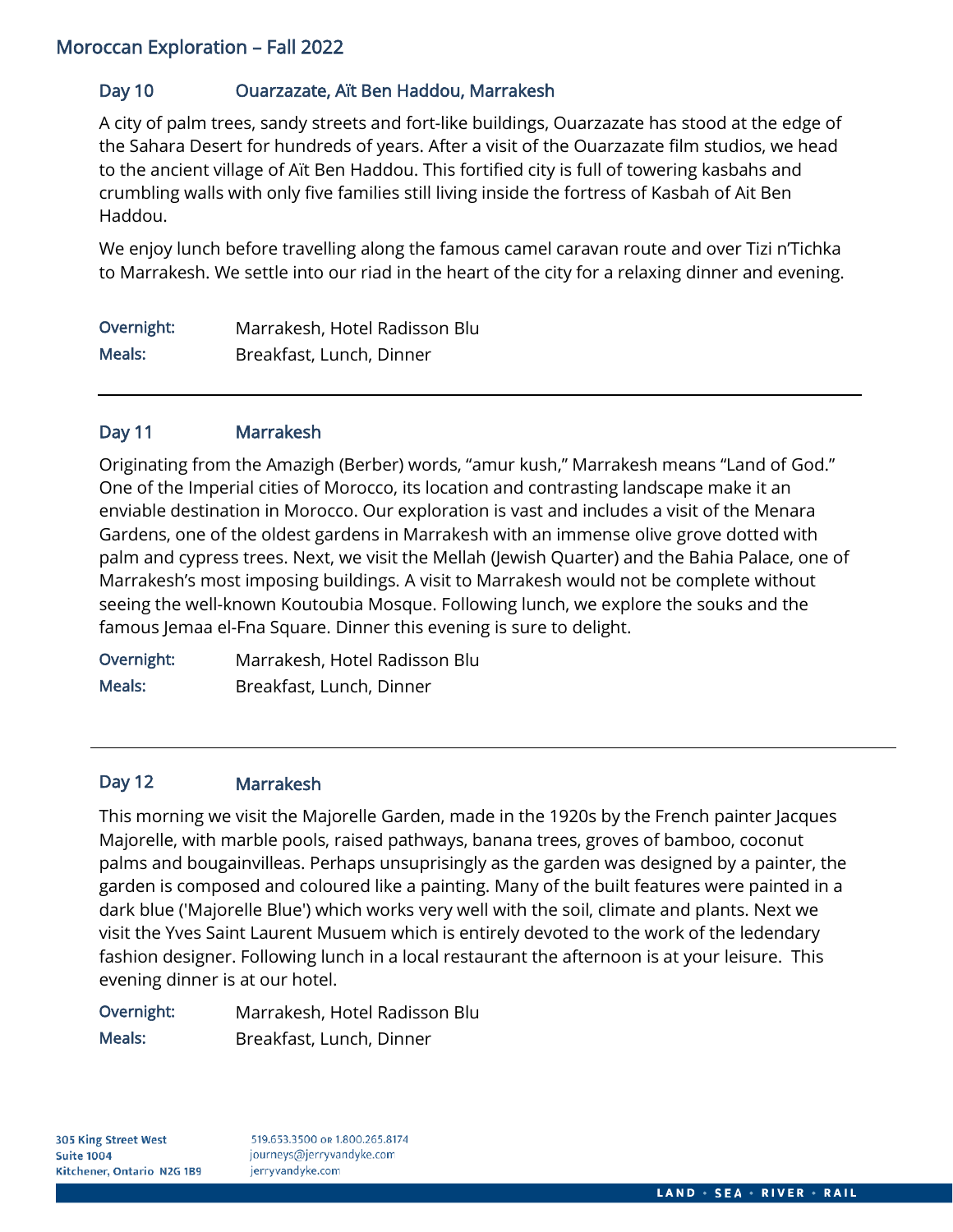## Day 13 Marrakesh & Essaouira

This morning we travel to Essaouira, known as Morocco's "windy city." A combination of spectacular beaches, great sea and the almost constant tropical trade winds has changed this city from a hardworking port into one of the world's greatest sites for windsurfing, kiteboarding and other exhilarating watersports. The city has a dual heritage, and this can be seen in the mighty walls that surround this old Moroccan trade centre. Once a Portuguese fortress, rusting cannons between the ramparts still point out to sea. There is a certain European feel to the construction of the city once known as Mogador. Following lunch and a wine tasting at a local vineyard, we visit an Argan Oil Women's Cooperative before checking into our hotel and enjoy the afternoon at leisure. Dinner this evening is at our hotel.

Overnight: Essaouira, MGallery by Sofitel Meals: Breakfast, Lunch, Dinner

## Day 14 Essaouira

A day dedicated to relaxation, exploration, or quiet time. This endearing seaside resort and fishing port extends on a narrow peninsula, ensuring rapturing views from all angles. Your lunch and afternoon are free for you to explore on your own. This evening, we dine in a lovely Caravane Café restaurant.

Overnight: Essaouira, MGallery by Sofitel Meals: Breakfast, Dinner

## Day 15 Safi, El Jadida, Casablanca

In Safi, discover this hidden gem, nestled on the shores of the Atlantic. Safi has two beating hearts; one in the old town, lined with shops offering the beautiful blue Safi ceramics, all lying in the shadows of the gorgeous Portuguese Citadel, and the new, bustling with modern energy. In El Jadida, discover the famous Portuguese fortified city of Mazagan built at the start of the 16th century. The UNESCO-listed site is often considered to be one of the country's best examples of military design. This afternoon, we arrive in Casablanca with free time to relax at your leisure.

| Overnight: | Casablanca, Hyatt Regency |
|------------|---------------------------|
| Meals:     | Breakfast, Lunch, Dinner  |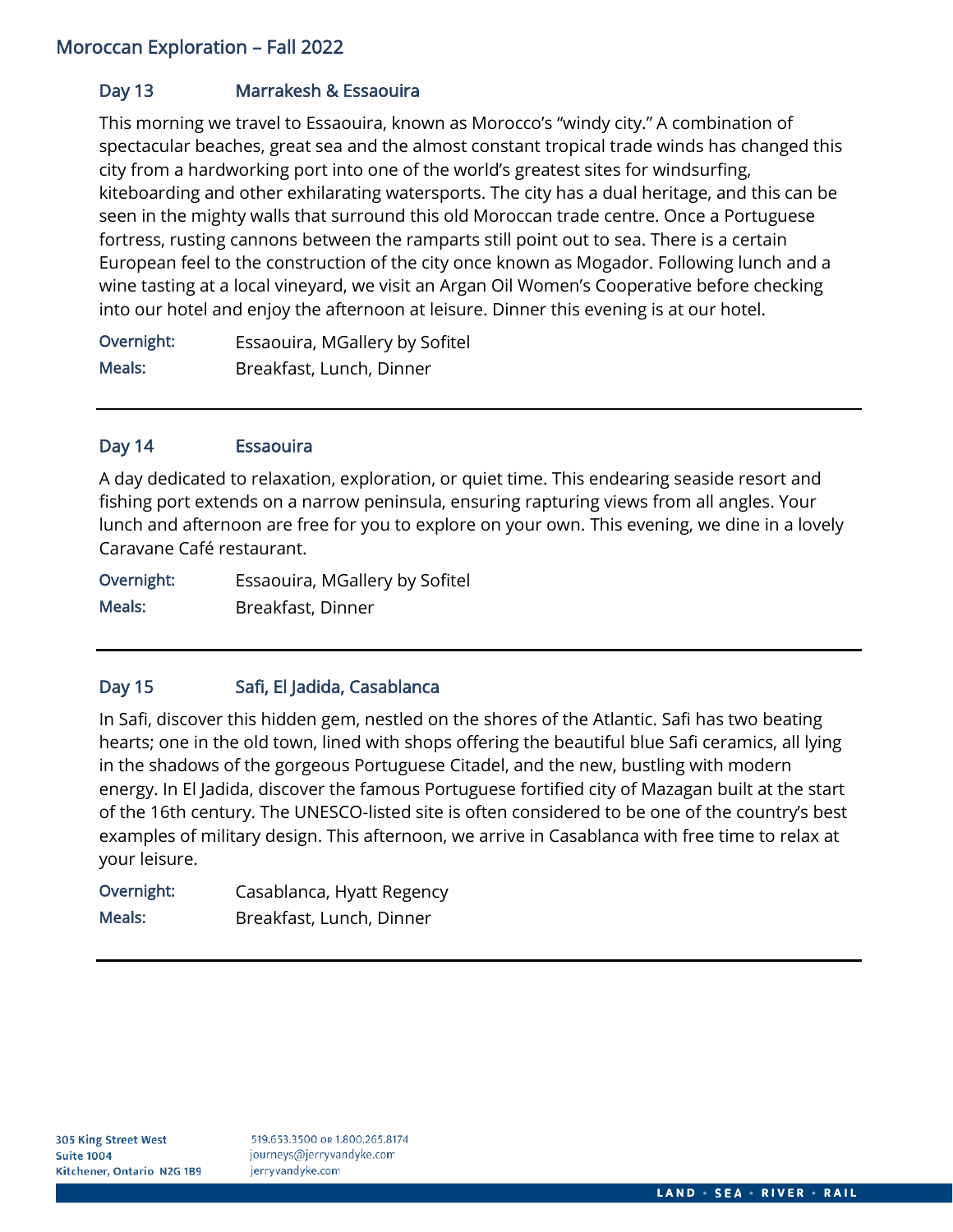## Day 16 Home

Today, we bid "wadaeaan" to our new friends and make our way to the airport for our flights home. Guests arriving at the Toronto airport are greeted and assisted to their private car home.

| Overnight: | Home             |
|------------|------------------|
| Meals:     | <b>Breakfast</b> |

*All information contained in this itinerary is correct at time of printing and is subject to the terms and conditions as listed on our web site at [www.jerryvandyke.com o](http://www.jerryvandyke.com/)r available from our office on request. We must reserve the ability to make improvements.*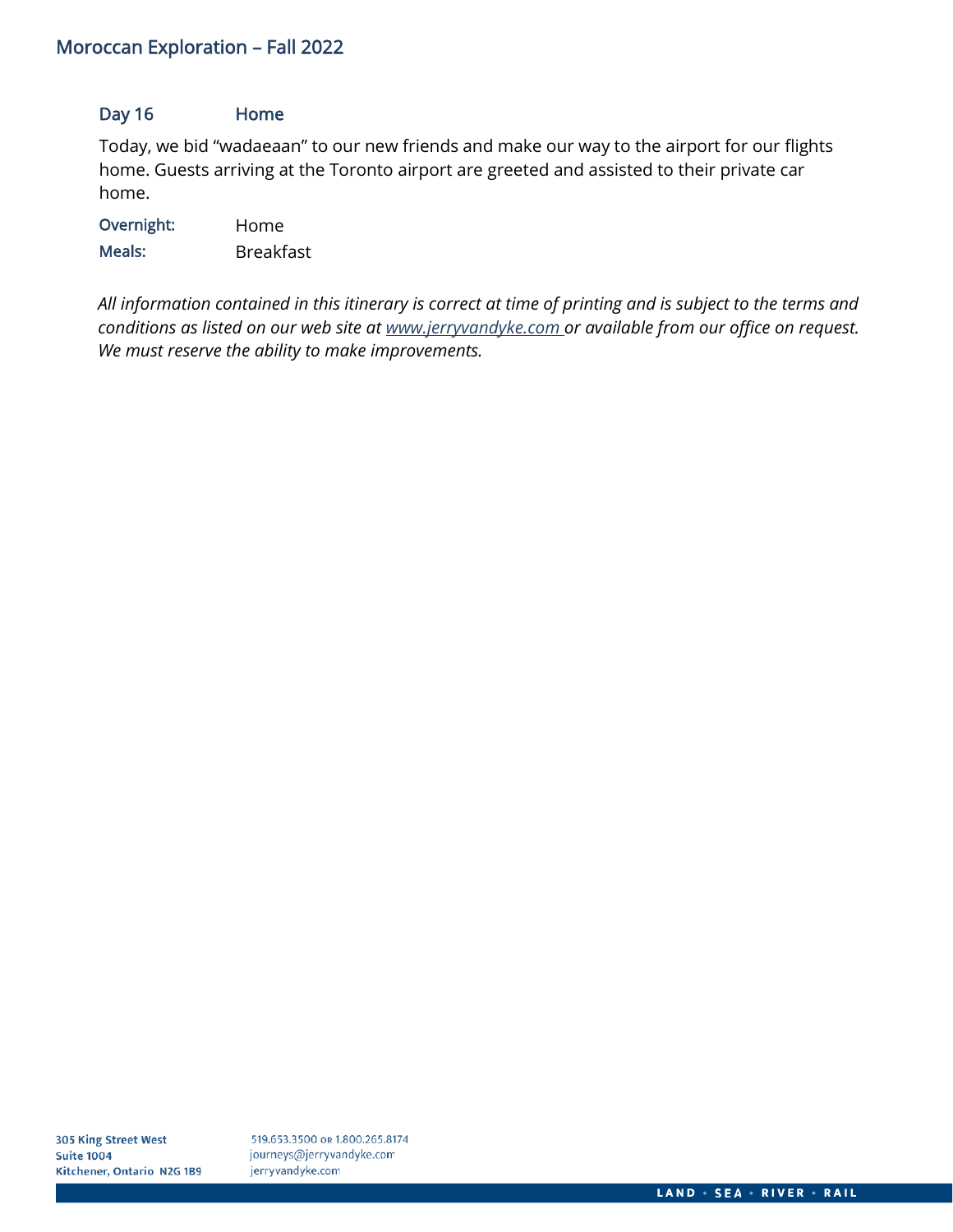## Your Journey Includes

## First Class Accommodation

| Rabat             | Tour Hassan                | 2 nights |
|-------------------|----------------------------|----------|
| Fez               | Marriott Jnan Palace       | 3 nights |
| <b>Erfoud</b>     | Kasbah Hôtel Xaluca Arfoud | 1 night  |
| Merzouga          | Chergui Camp               | 1 night  |
| <b>Ouarzazate</b> | Le Berbere Palace          | 1 night  |
| <b>Marrakesh</b>  | Radisson Blu               | 3 nights |
| <b>Essaouira</b>  | MGallery by Sofitel        | 2 nights |
| Casablanca        | Hyatt Regency              | 1 night  |

## Included International Flights

| Airline:                 | Air Canada                                                                                                           |
|--------------------------|----------------------------------------------------------------------------------------------------------------------|
| Outbound:                | Toronto (YYZ) – Casablanca (CMN)                                                                                     |
| Inbound:                 | Casablanca (CMN) – Toronto (YYZ)                                                                                     |
| <b>Class of Service:</b> | Economy<br>Premium Economy and Business are available on request                                                     |
| Note:                    | Fly from select Canadian gateways for only \$100<br>For additional gateways and information, contact us for details. |

## Journeys by Van Dyke Inclusions

| <b>Journey Manager</b>         | Services of a professional Journey Manager throughout the journey                                                                 |
|--------------------------------|-----------------------------------------------------------------------------------------------------------------------------------|
| <b>Home-Pickup Service</b>     | Private car home pick-up & return service (where available) or a<br>credit or                                                     |
| <b>Hotel Overnight</b>         | Hotel overnight near Toronto Pearson International Airport                                                                        |
| <b>Gratuities</b>              | Tips included for all intermediaries: all ship staff, Journey Managers,<br>local sightseeing guides, coach drivers, porters, etc. |
| Porterage                      | Porterage for one piece of baggage                                                                                                |
| <b>Visas &amp; Fees</b>        | All fees, visas, port & service charges                                                                                           |
| <b>Gift with Every Journey</b> | Branded overnight carry-on bag or backpack                                                                                        |
| <b>Taxes</b>                   | All taxes incl. HST, PST, VAT                                                                                                     |

305 King Street West **Suite 1004** Kitchener, Ontario N2G 1B9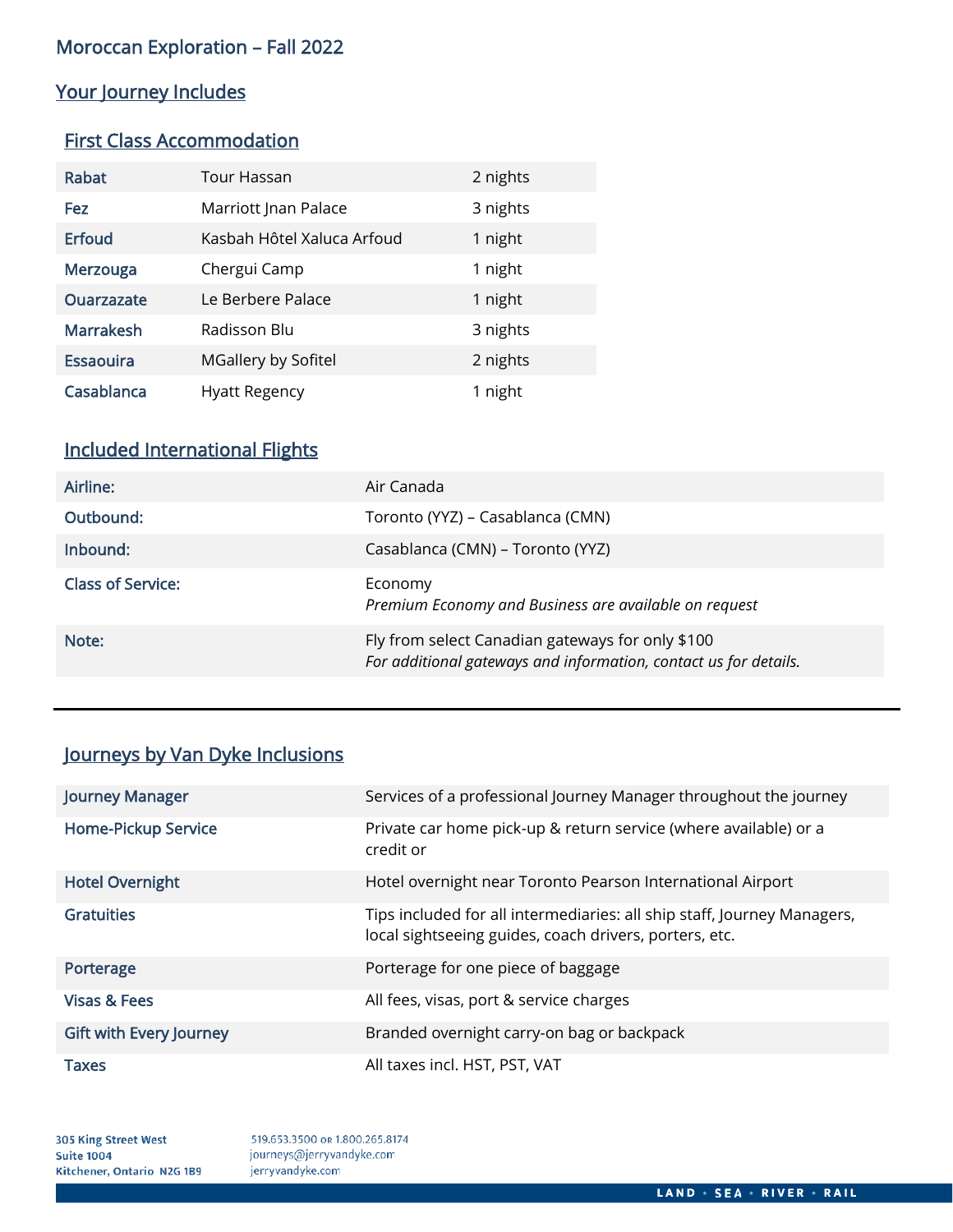## Journey Specific Inclusions & Experiences

- Complete pre-trip information & assistance
- 14 breakfasts, 13 lunches, 14 dinners
- All sightseeing & entrance fees as listed
- Exploring Casablanca with Welcome Lunch
- Rabat Archaeological Masterpiece
- Fez 2,000-year-old Imperial City
- Holy Town of Moulay Idriss
- Archaeological Site of Volubilis
- Midelt, Merzouga & Bivouacs in the Desert
- Camels to the Dunes at Sunset
- Todra Gorge
- Village of Boumalne Dades
- Ouarzazate Impressive Valley of Roses
- Aït Ben Haddou
- Tizi n'Tichka Highest Mountain Pass in Morocco
- Magnificent Marrakesh
- Phoenician Trading Post, Mogador
- Two Beating Hearts of Safi
- Portuguese Fortified City of Mazagan

## Fares

|                | <b>Double Occupancy</b> | <b>Single Occupancy</b> |
|----------------|-------------------------|-------------------------|
| Main Itinerary | \$7,950 CAD             | \$9,700 CAD             |

*Fuel Surcharges - These journey fares include the current known fuel surcharges. Additional supplier fuel charges and or government fees may apply at final payment date.*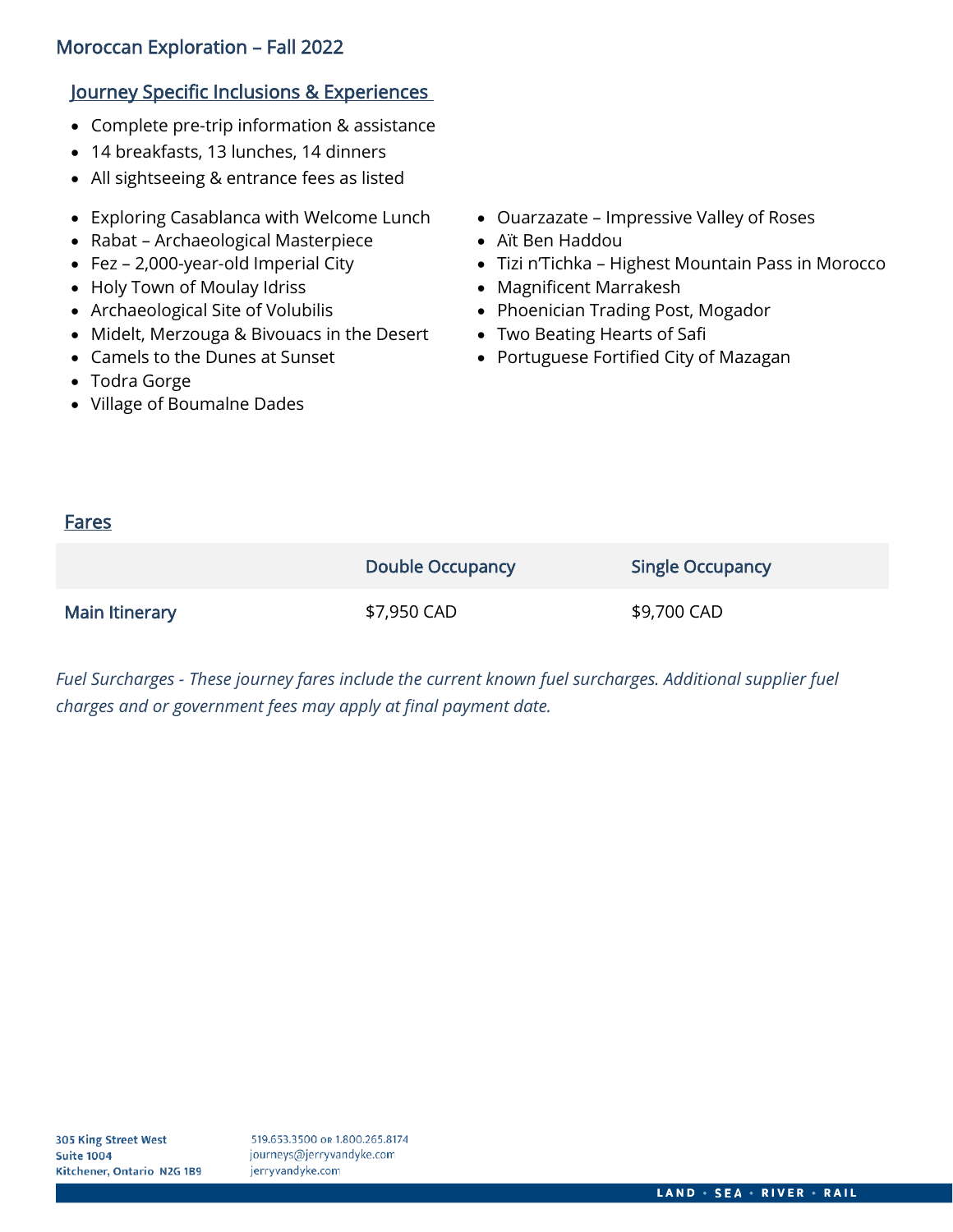## Outstanding Accommodation

Tour Hassan

### Rabat 2 nights

A tribute to the splendour of Moorish architecture, which combines elegance and an atmosphere filled with unique majesty. Those who don't know may pass by without realization, but those who enter are transformed into another world of history, culture, and comfort.

## Fez 3 nights

## Marriott Jnan Palace

Set in the heart of Fez, in the city's new quarter, Fes Marriott Hotel Jnan Palace offers air-conditioned rooms and an outdoor swimming pool, a gym and a sauna. Guest rooms at Fes Marriott Hotel Jnan Palace each feature a balcony and some rooms have views of the surrounding gardens or the pool.

### Erfoud 1 night Kasbah Hôtel Xaluca Arfoud

The Kasbah is listed as unique in Morocco due to its distinctive characteristics. Built with adobes, the traditional Moroccan building bricks, its 137 spacious rooms are decorated with regional materials and combine tradition with modern amenities.





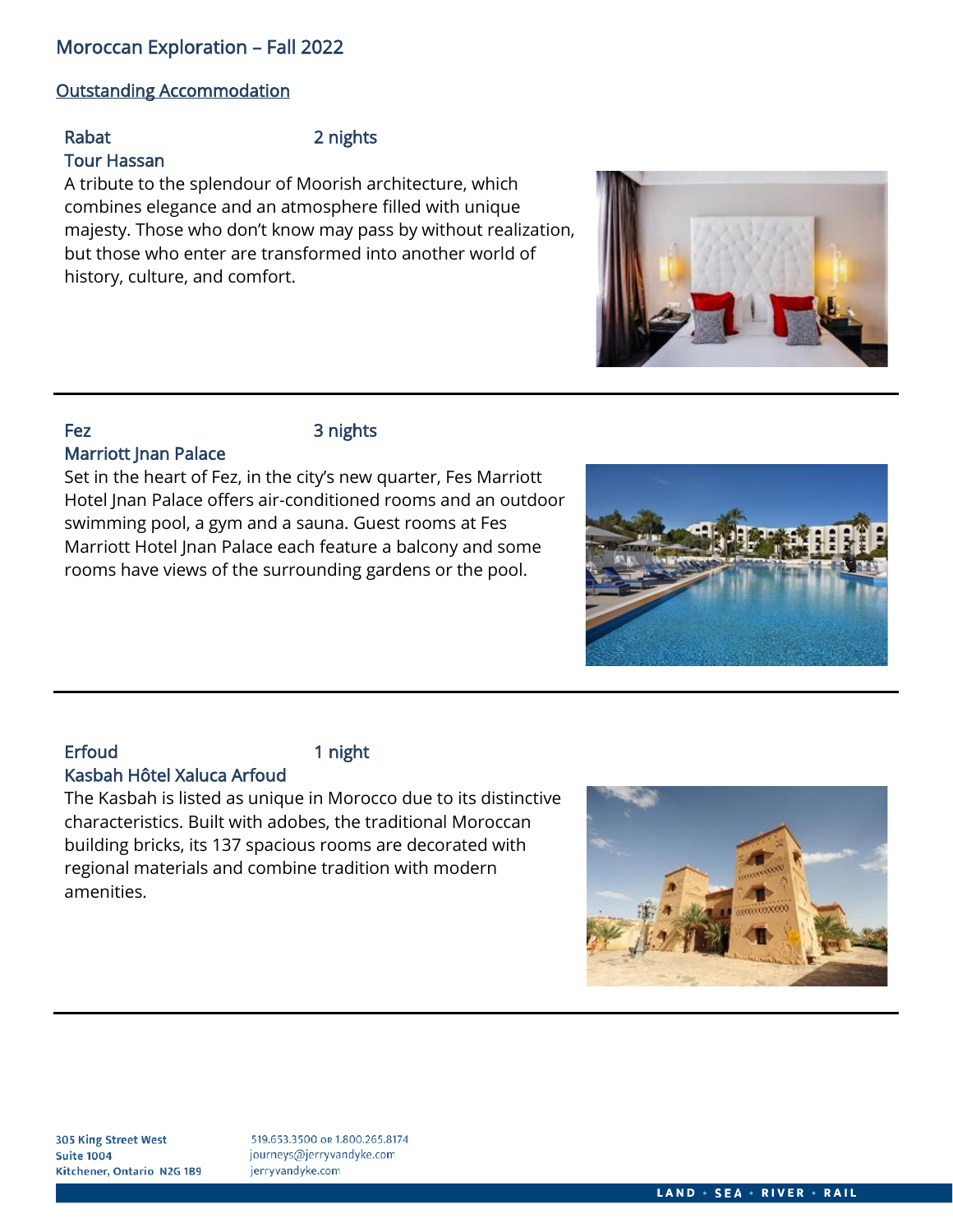## Merzouga 1 night Bivouac Chergui Sahara

Chergui Sahara offers a spectacular space, strategically located in the middle of the big dunes of the Erg Chebbi Desert. Marvel at the spectacular sun at dawn, and then at the warm colors of the sunset, before experiencing a night in the desert, with its silenc and magnificent starry sky.

## Ouarzazate 1 night Le Berbere Palace

Le Berbère Palace opens the doors to the desert and its spellbinding landscapes. In a sumptuous and colorful decor inspired by the local architecture of Ksours and Kasbahs, it proudly displays its exterior walls covered with compressed earth evoking the buildings of the region.





## Marrakesh 3 nights Hotel Radisson Blu

Set in the heart of Marrakech, the Radisson Blu welcomes visitors to the vibrant Gueliz quarter. This modern hotel features a beautiful lobby, patio and restaurant. The hotel's leisure facilities include a spa, a fitness center and an aquarium swimming pool surrounded by a spacious patio with sunbeds.

![](_page_10_Picture_12.jpeg)

**305 King Street West Suite 1004** Kitchener, Ontario N2G 1B9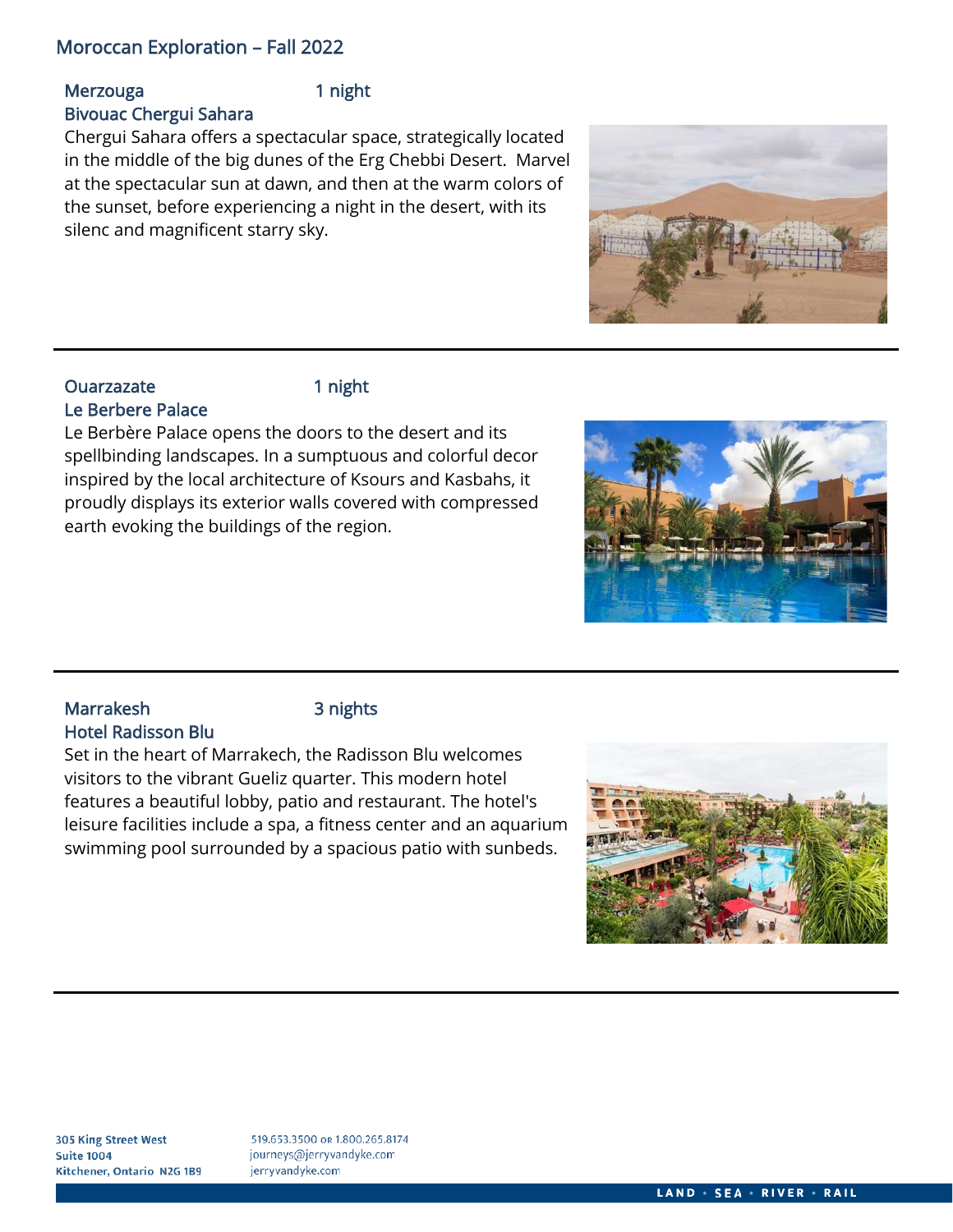## Essaouira 2 nights MGallery by Sofitel

Inspired by the magnificent Moroccan riads, the MGallery by Sofitel is decorated in the traditional red of Mogador. Close to the sea, the medina and the port, this luxury 5-star hotel blends modernity with Moroccan style for a sophisticated stay.

![](_page_11_Picture_4.jpeg)

## Casablanca 1 night Hyatt Regency

Designed for both business and leisure travel, Hyatt Regency is ideally situated in Fonciere, one of the city's most popular locales. A haven of rest and relaxation, the hotel offers total renewal just steps away from the lively city's numerous attractions.

![](_page_11_Picture_8.jpeg)